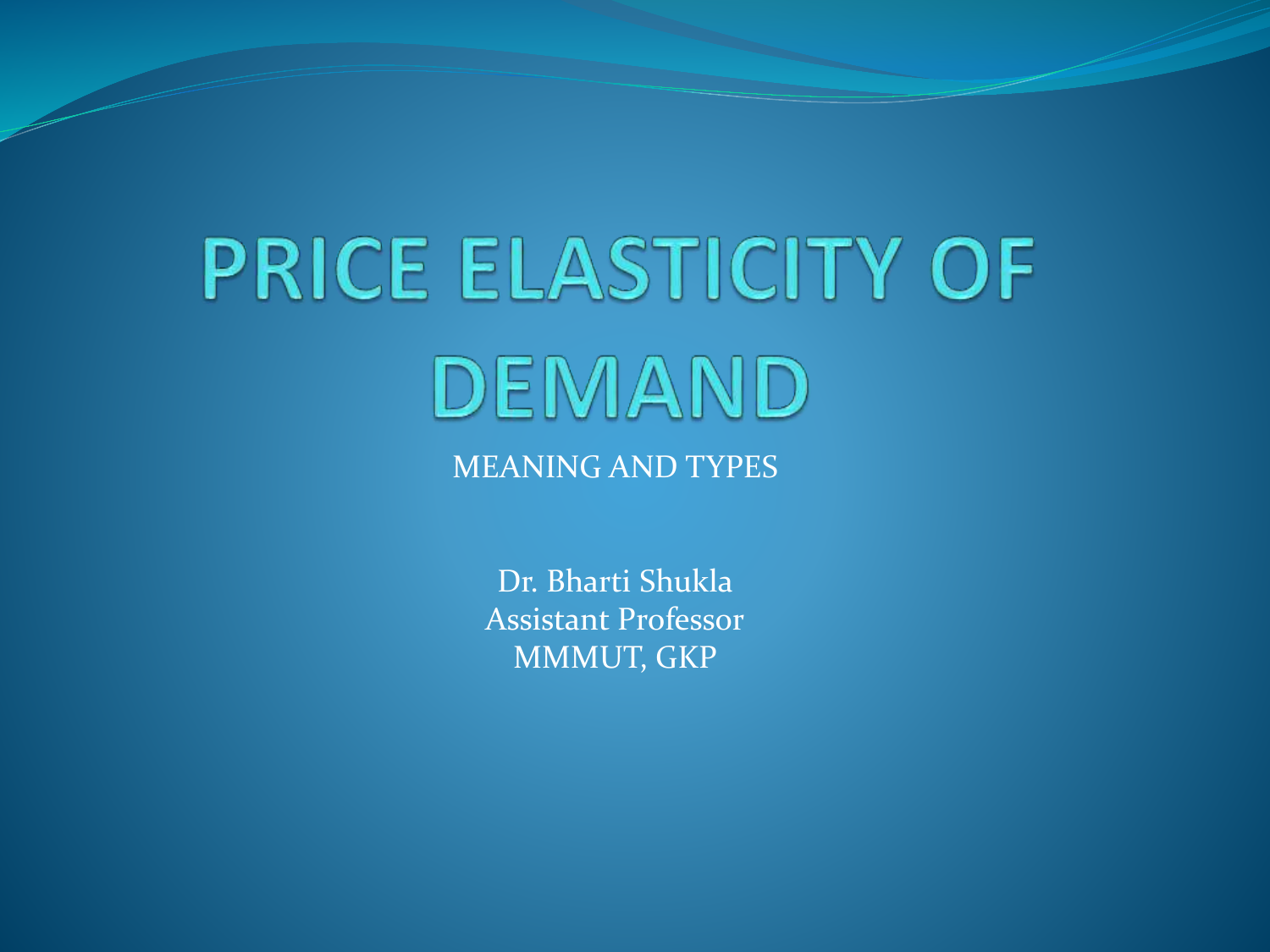## Price Elasticity

Price elasticity of demand is an economic measure of the change in the quantity demanded or purchased of a product in relation to its price change. Expressed mathematically, it is:

Price Elasticity = Ep =  $\frac{\% \text{change in quantity demanded}}{\% \text{change in Price}}$ %change in Price

Or Change in quantity x 100 Original Quantity OR  $Ep = \frac{Change in Quantity}{Original Quantity} \times \frac{Original Price}{Change in Price}$  $Ep =$  $\frac{\text{Change in price}}{\text{Change in price}}$  x 100 Change in Price Original Price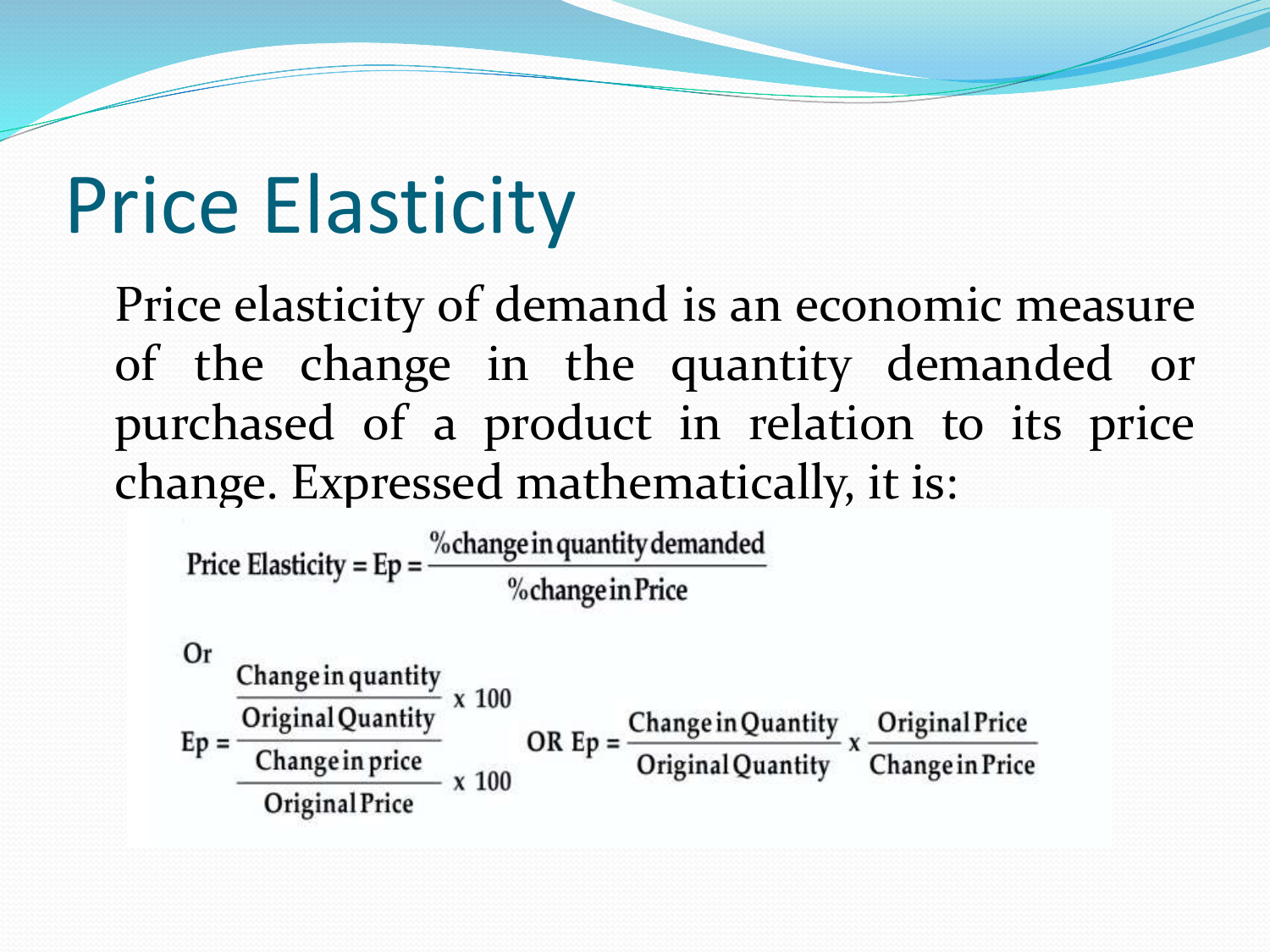# ARC Price Elasticity of Demand

Arc elasticity is also defined as the elasticity between two points on a curve. The concept is used in both mathematics and economics.

Generally we calculate Elasticity at initial price but in arc we take average of both prices and Quantities rather than initial in division.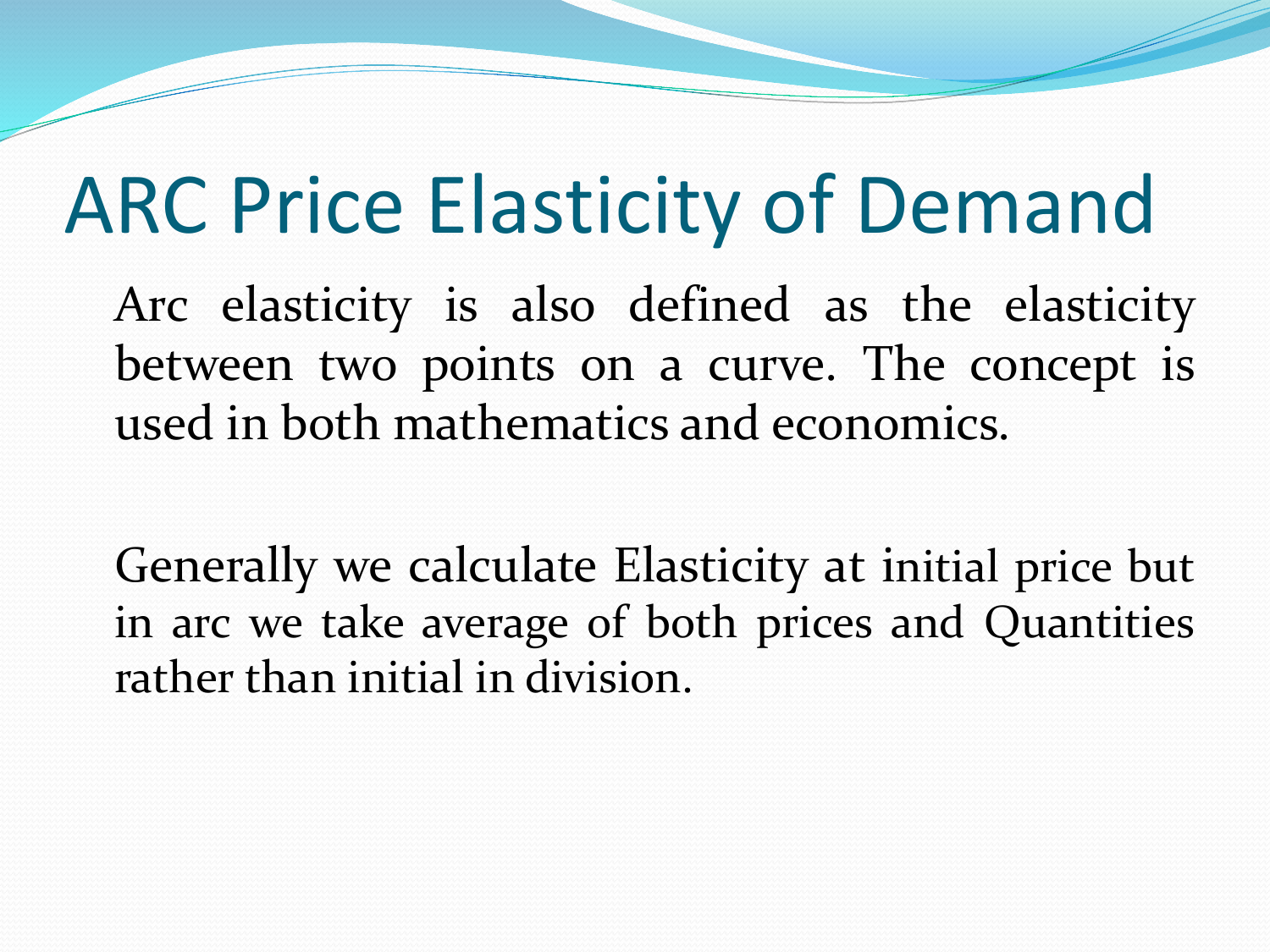## ARC Price Elasticity of Demand

 $\text{PED} = \frac{\% \Delta Q_d}{\% \Delta P}$ 

#### ARC Price Elasticity of Demand

The ARC PED formula solves the problem of asymmetry and gives the same PED for an increase or a decrease in price.



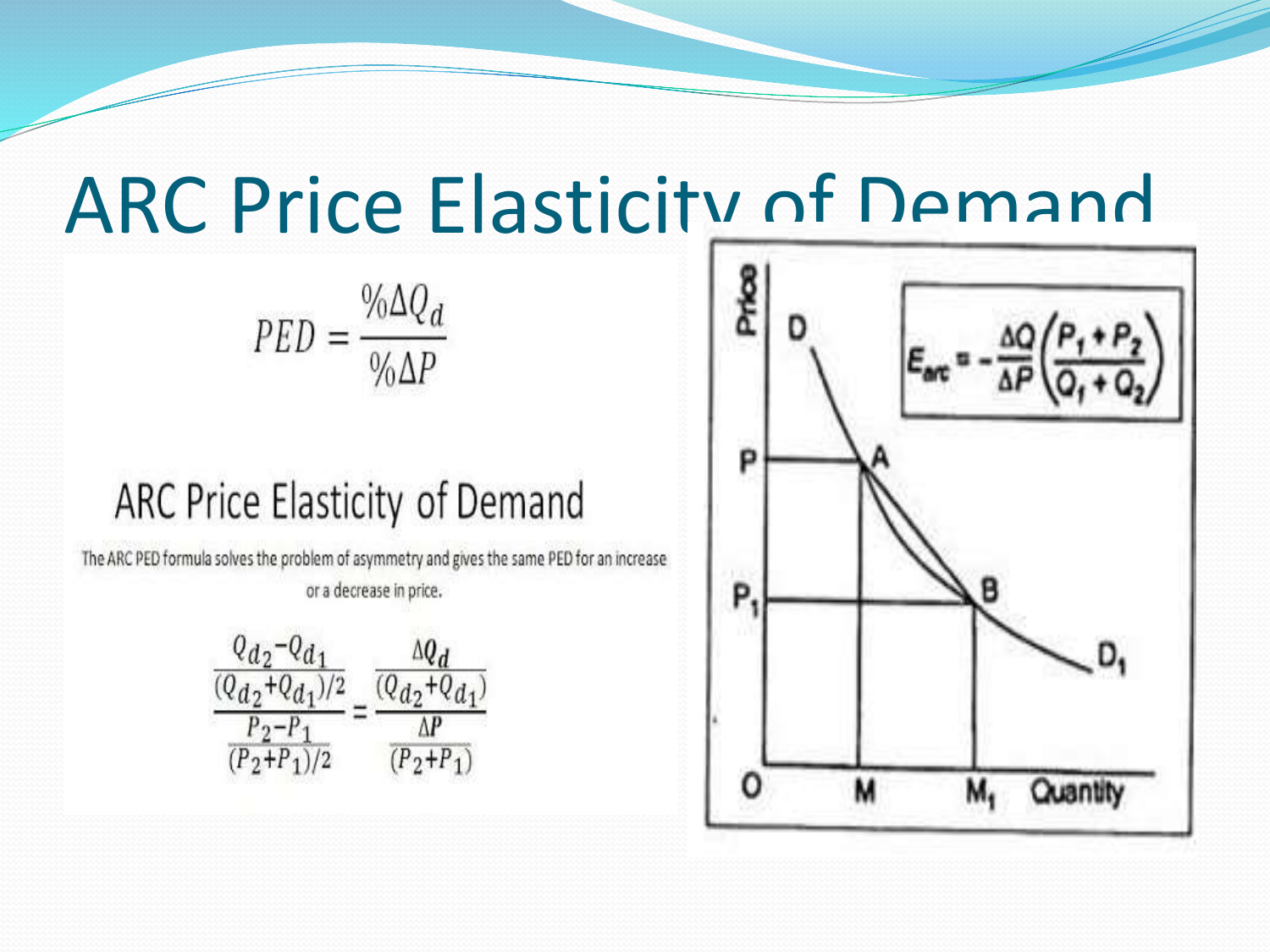# Types of Price Elasticity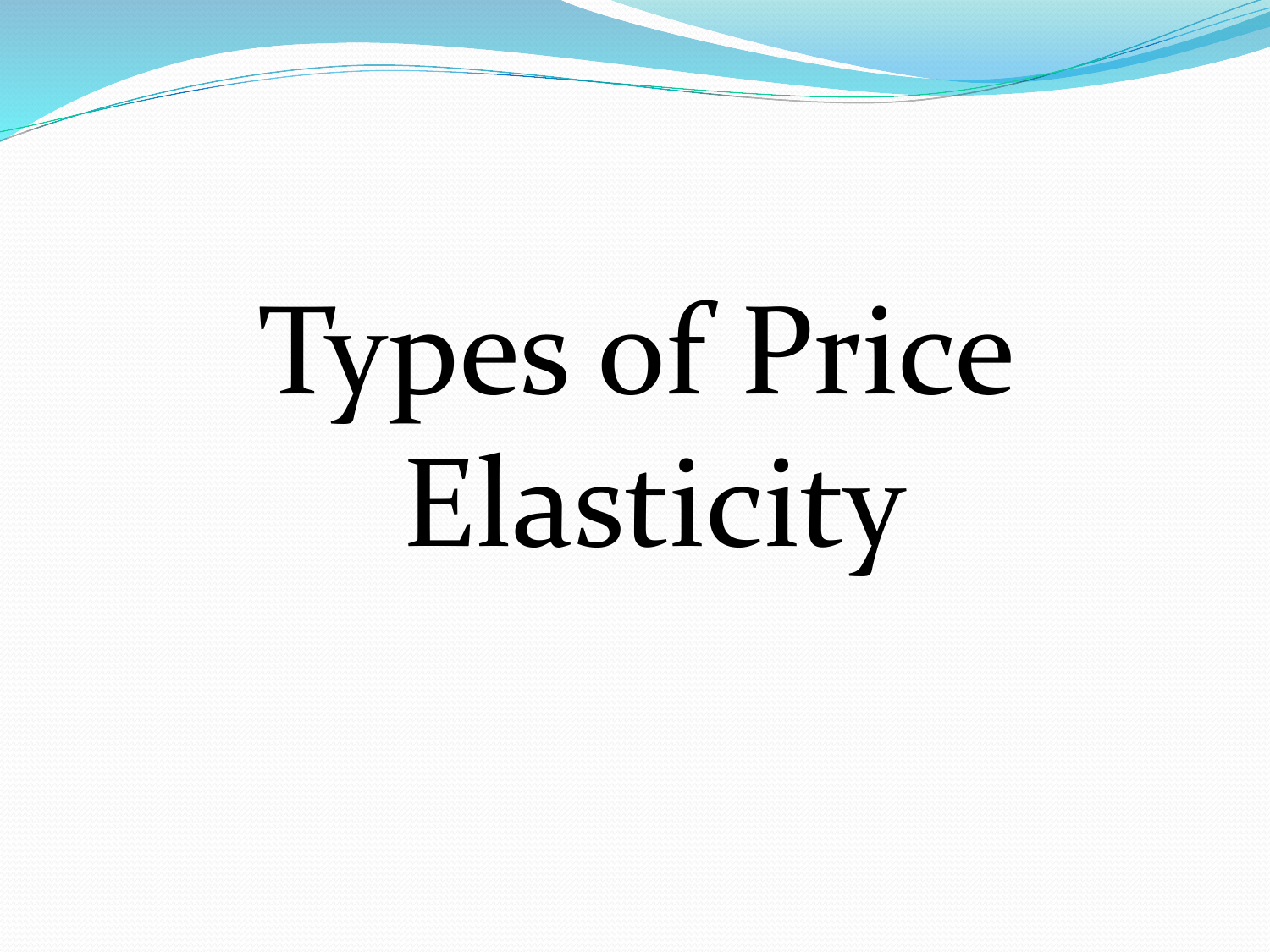## Perfect Price **Elasticity**



When there is approx no change or negligible change in price lead to infinite change in quantity demanded.

Price change is Tending to Zero, which lead to infinite change in Quantity.

So, Ep is also tending to infinite.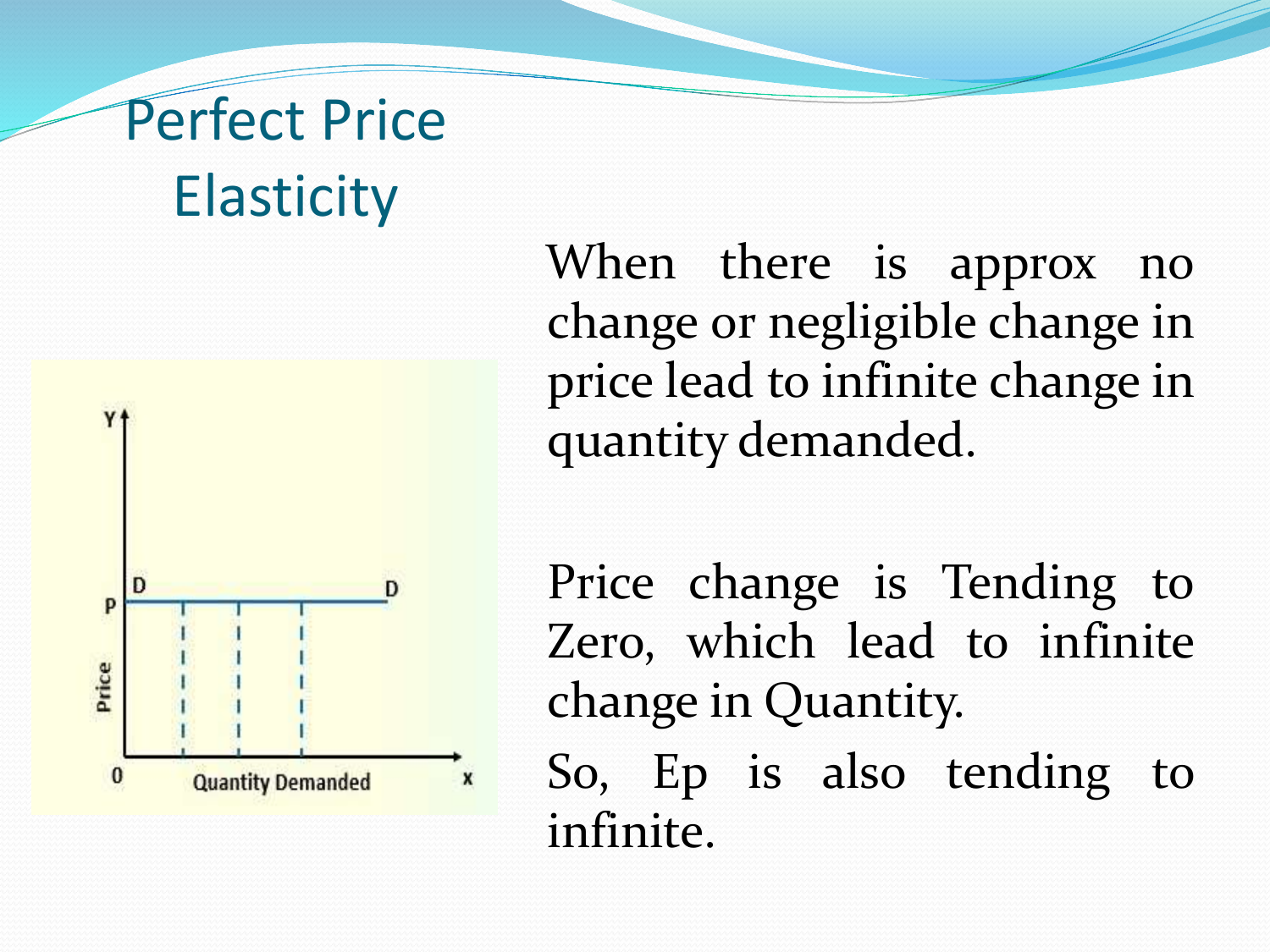### Perfect Price **Inelasticity**



 When change in Price lead no change in quantity needed or demanded.

Price change is there, but no change in Quantity, i.e. Zero change. So, Ep is also tending to zero.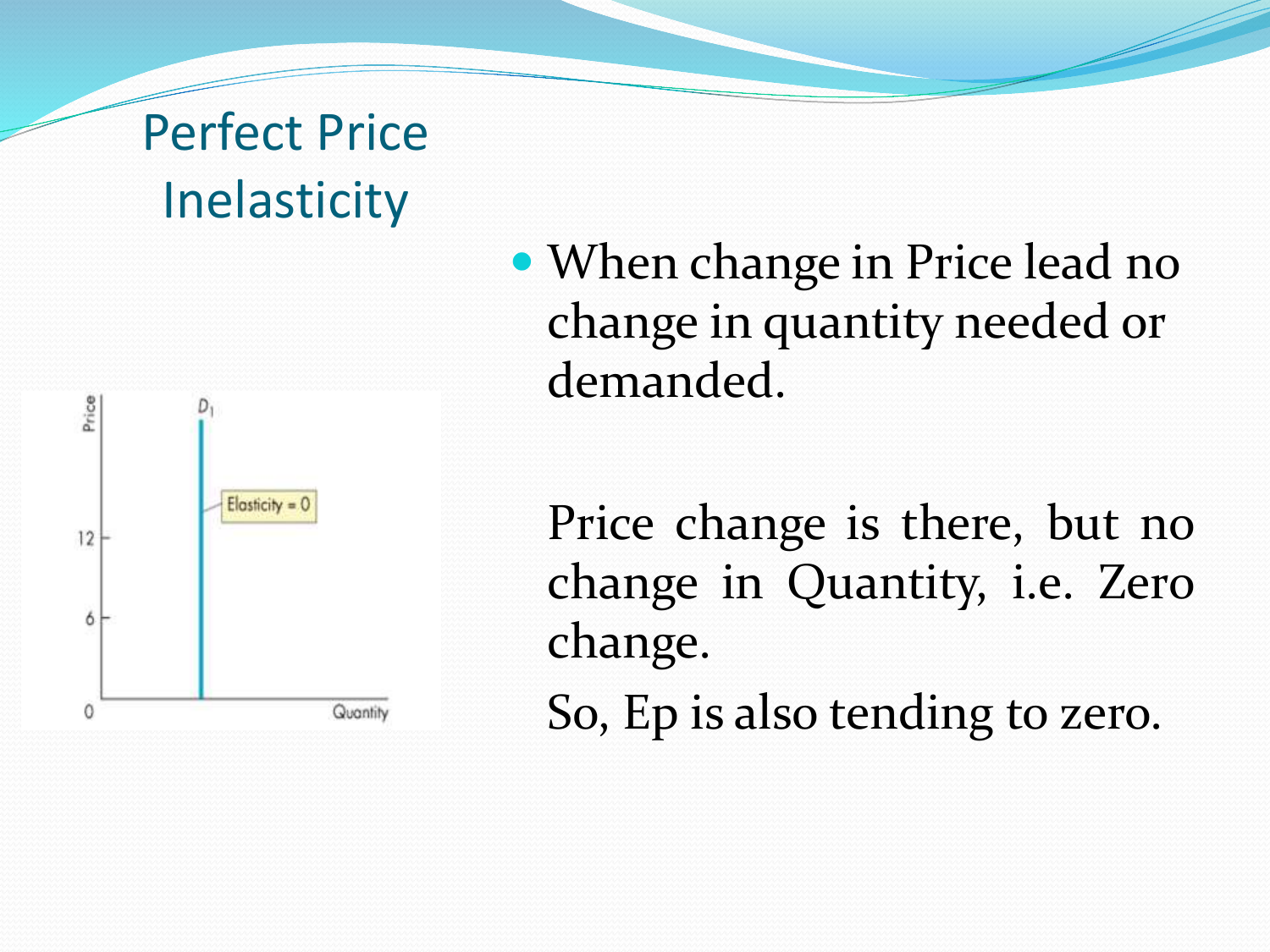#### **Unit Price Elasticity**

When percentage or proportionate change in price lead to same amount of change in Quantity demanded.

Here Ep=1

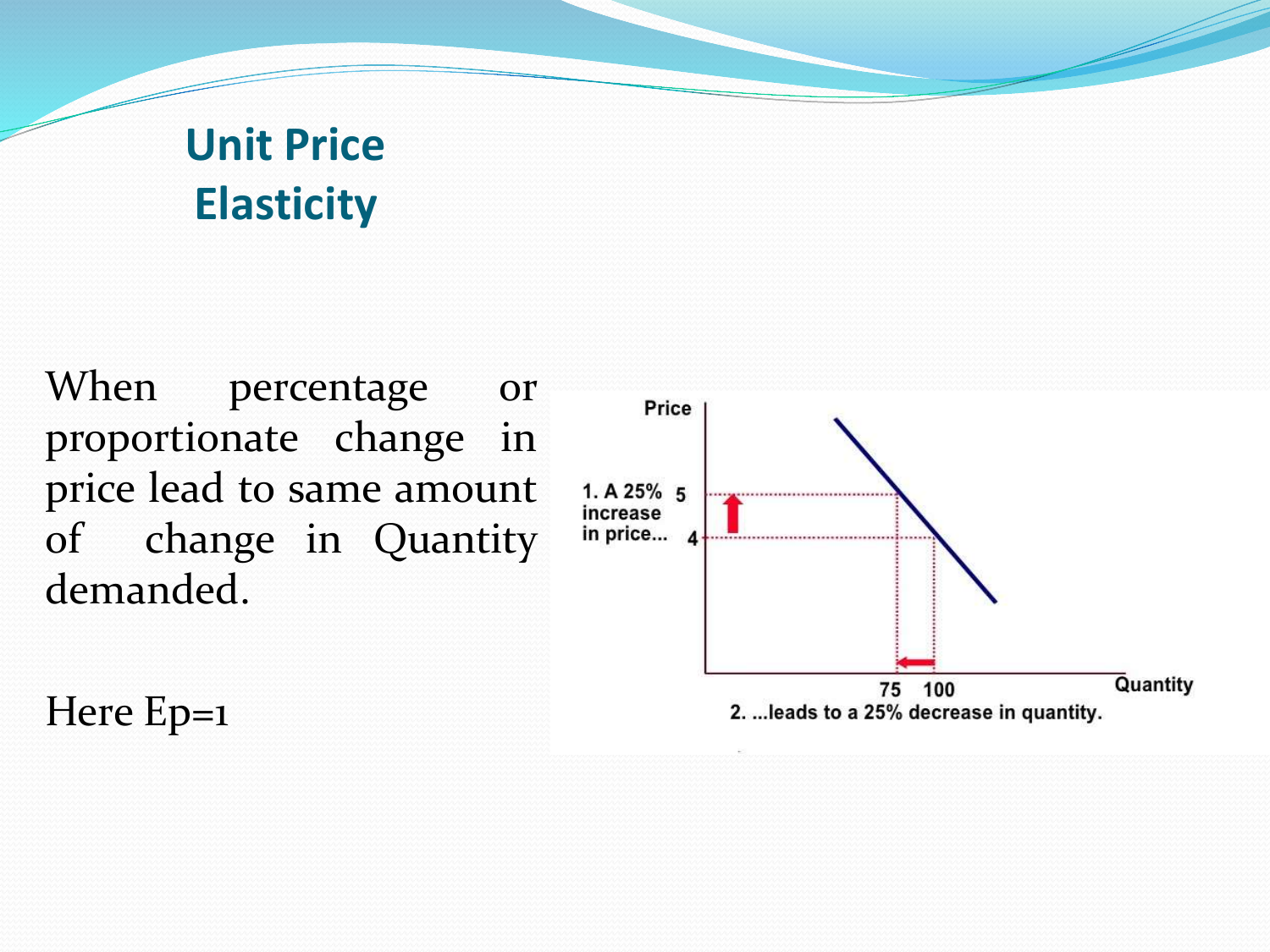#### **Elastic Demand or Relative Price Elasticity**



When percentage or proportionate change in price lead to higher amount of change in Quantity demanded.

In this type of elasticity Ep is greater than one.  $Ep>1$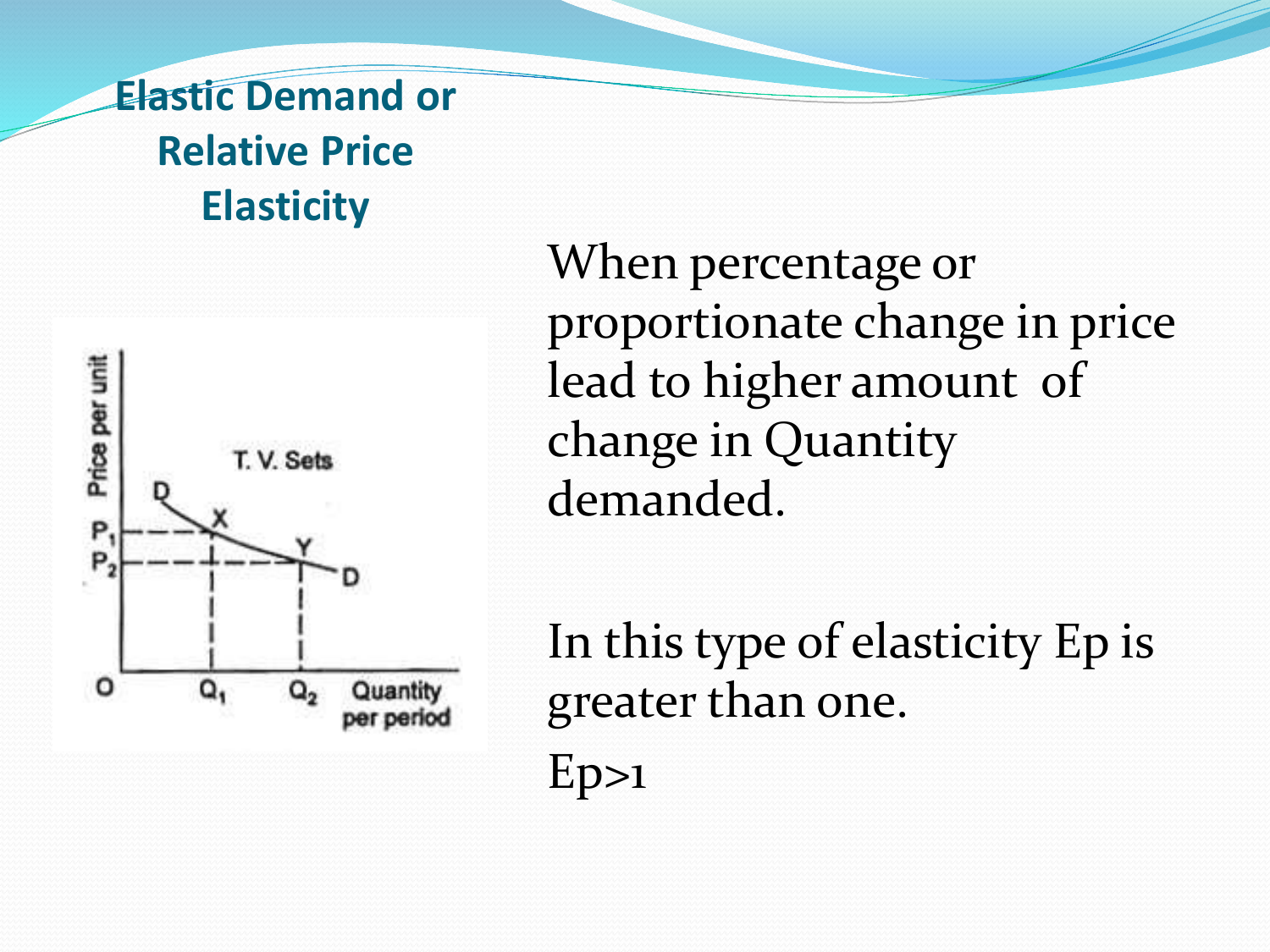**Inelastic Demand or Relative Price inelasticity**



When percentage or proportionate change in price lead to less amount of change in Quantity demanded.

In this type of elasticity Ep is greater than one.  $Ep<1$